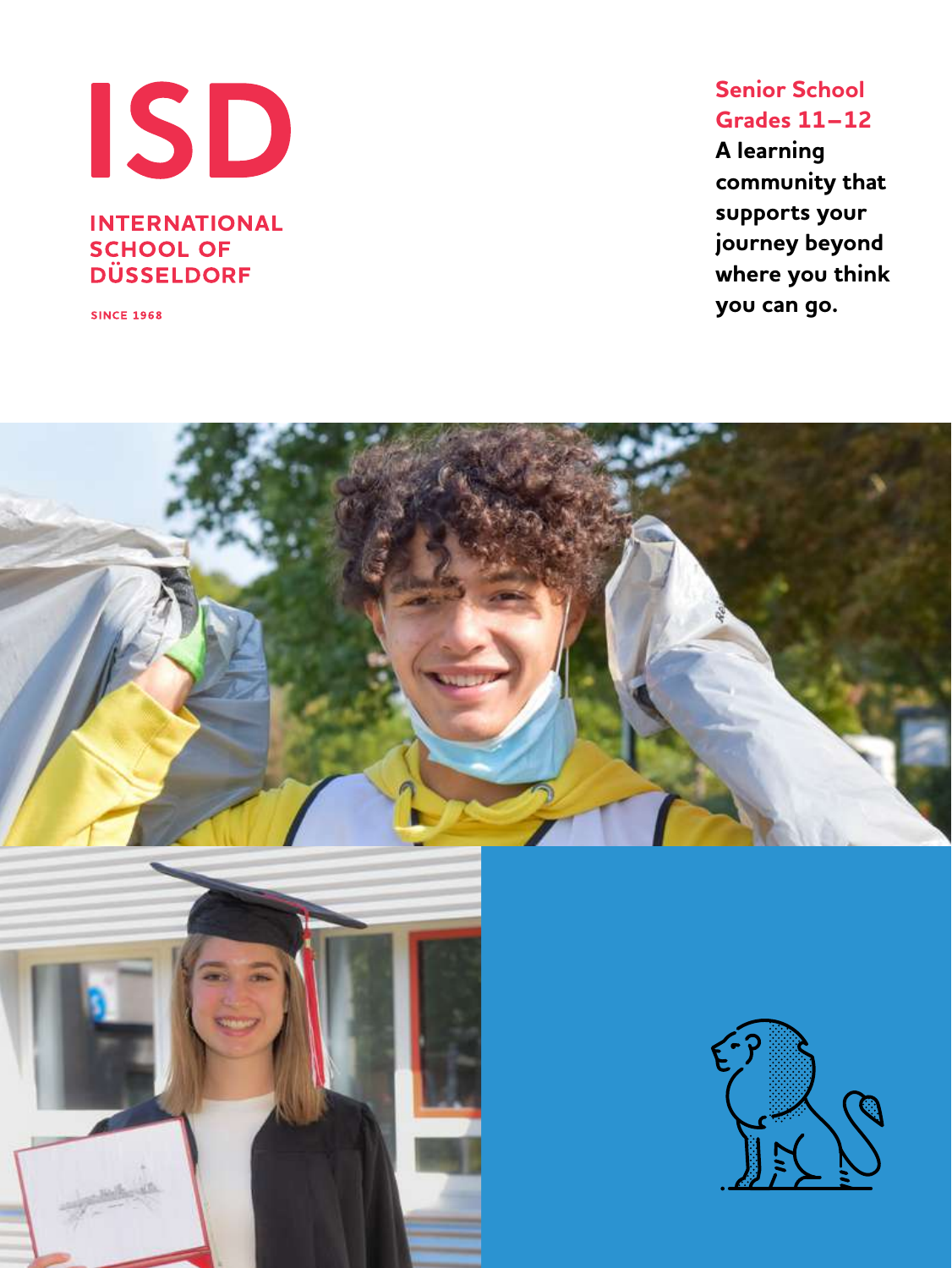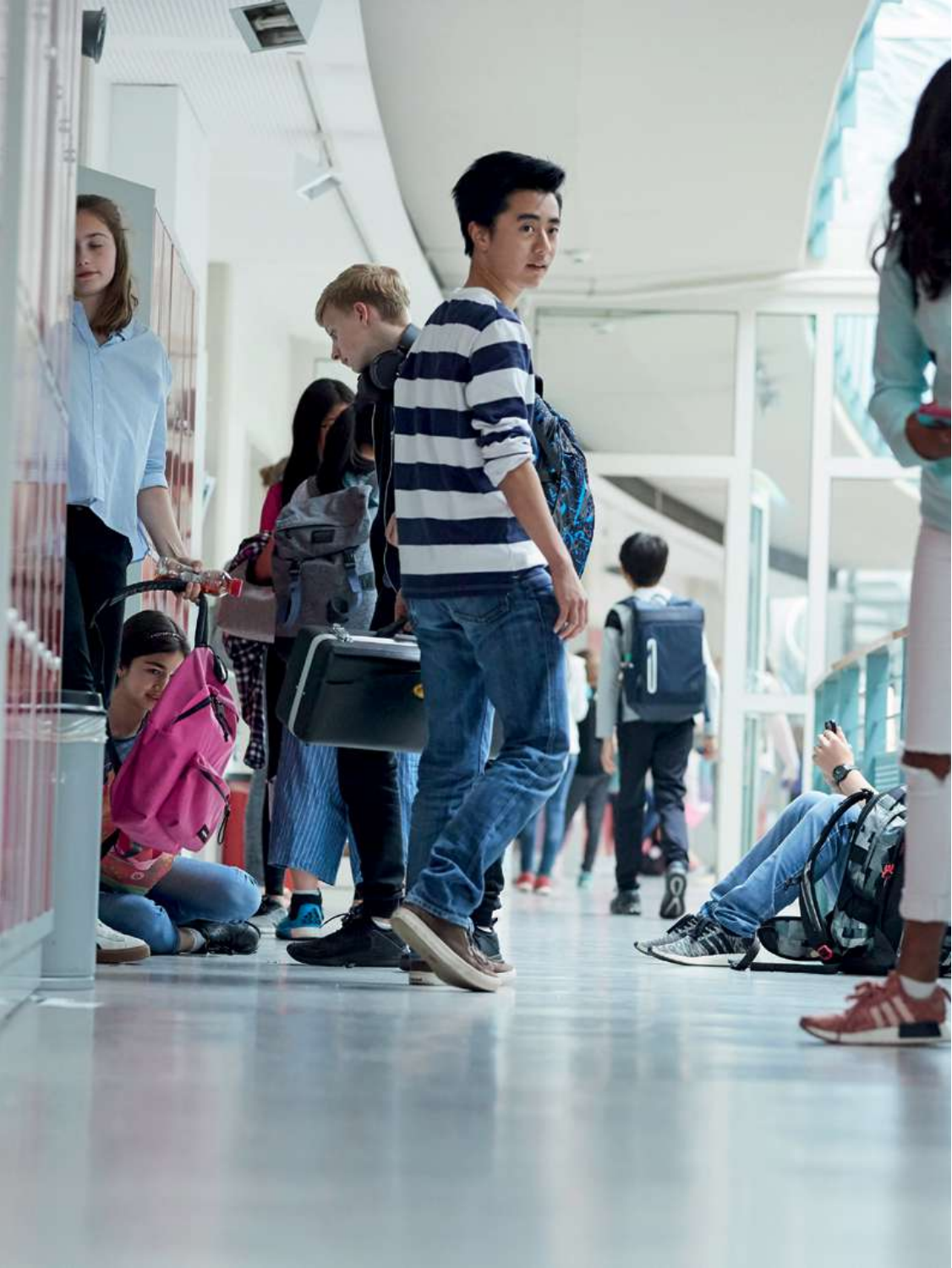### **Welcome to the ISD Senior School**

### **Re-imagining education in a fast-moving world**

Historically, standardised education prepared students to become productive workers for an industrialised society. Today, we live in exponentially changing times where diversity and creativity are highly valued. We cannot predict what the future holds for our students, but we expect that they will live in a very different world; a world that is digitally connected, where all knowledge is available within seconds. Schools must re-evaluate what they do to ensure they remain relevant to the needs of all students. Our goal at ISD is to inspire our students to become self-directed learners, creative thinkers, and compassionate global citizens, who can flourish in a dynamic world.

On the following pages, you will find examples of how our grade 11 and 12 students explore their passions and interests and prepare for their journeys beyond ISD. They represent only a small sample of our diverse student body and the opportunities for individualisation at ISD, but we hope they will begin to show you the ISD difference. We look forward to welcoming you and your family to our community.

### **Frank Tschan**

**Director** 

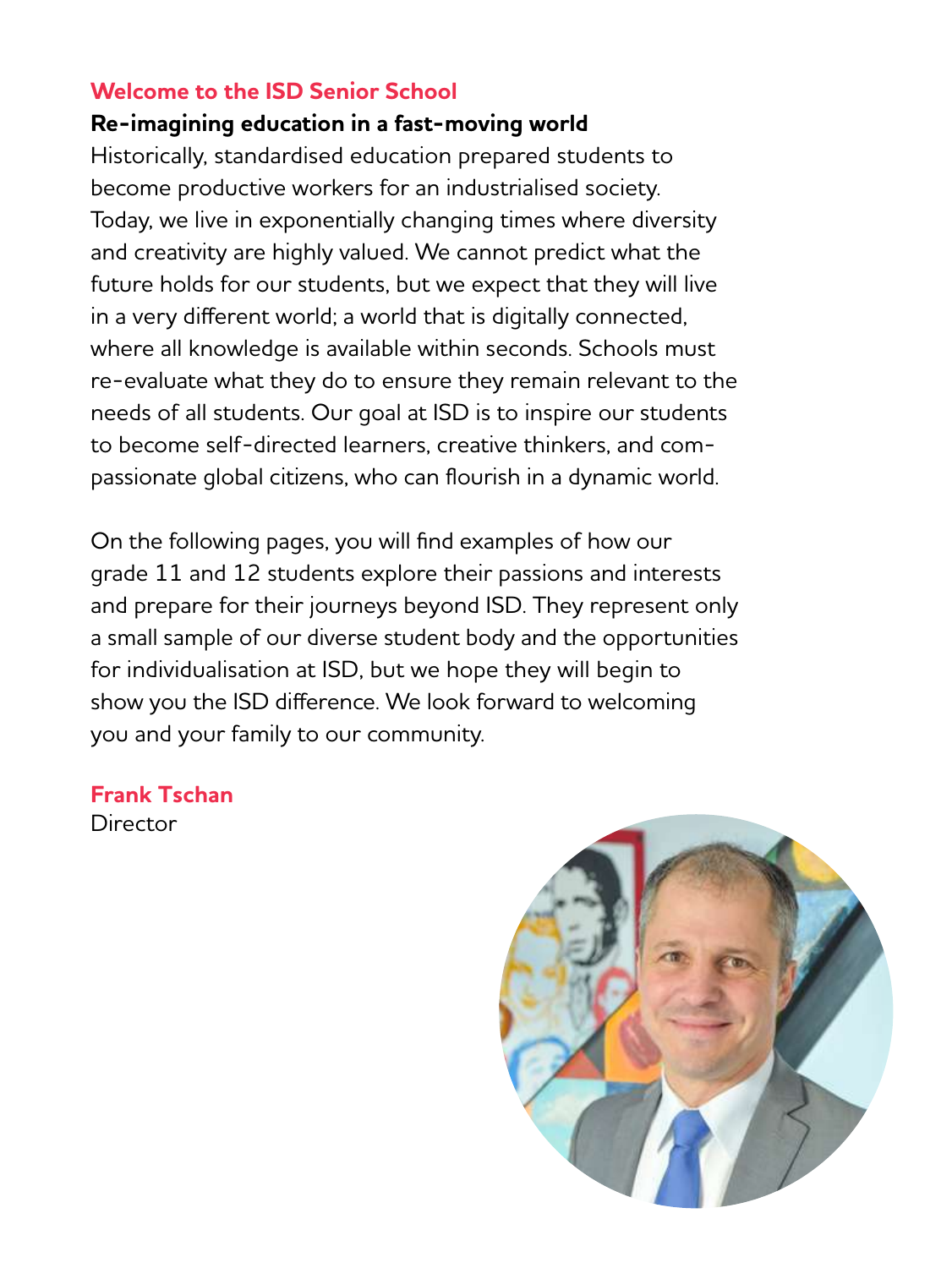### **Laura The right combination**

"Music is my passion, my hobby, it's what I do to be calm. Psychology is what I want to pursue in the future. When we moved to Germany, I looked at all the schools and only ISD offered the combination of these two IB courses. ISD also has small classes, great teachers and music facilities that are just amazing."

## **Maxi Time for technology**

"ISD has always supported my interest in technology. Teachers let me help with the stage systems at the International Fest when I was only in fifth grade. I wanted to understand how everything worked. Now, ISD Sound and Lights is a big interest for me, and I take IB theatre because it allows me to do all of the technical things I like."



#### **Laura's IB Programme:**

Psychology (HL) Biology (HL) English Literature (HL)

Mathematics (SL) Music (SL) Spanish Literature (SL self-taught)

#### **Maxi's IB Programme:**

Theatre (HL) English Language & Literature (HL) Physics (HL)

Mathematics (SL) German Language & Literature (SL) Economics (SL)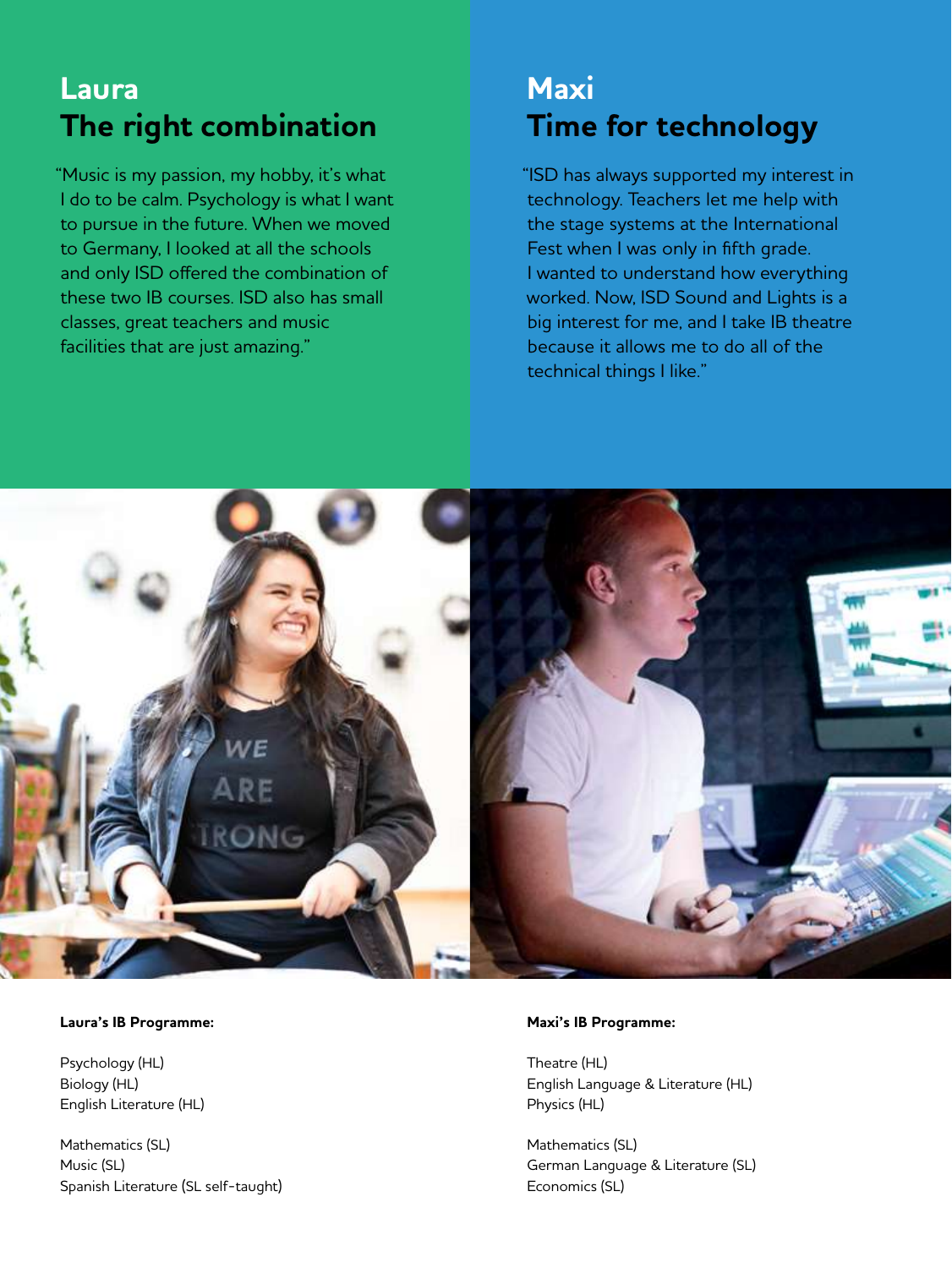## **Jinghan Opportunity to explore**

"What I'm interested in changes over time, and I like that I have choices. In grade 10, I really liked taking science classes and the science teachers were excellent, so I decided to take two IB science classes. Then, I found I also liked psychology very much, and I was able to change from SL to HL even after school started."

## **Tim Future goals**

"My main goal is to be a football player. I play professionally in the Youth Bundesliga, and ISD supports me with time management and my schedule for practices and travel. The counsellors have helped me find scholarships to play and study in the US, which would be a great opportunity. I'm definitely looking forward to the next year to see what's going to happen."



#### **Jinghan's IB Programme:**

Chemistry (HL) Psychology (HL) Mathematics (HL)

Physics (SL) English Language & Literature (SL) German Ab Initio (SL)

#### **Tim's IB Programme:**

Theatre (HL) Spanish B (HL) German Language & Literature A (HL)

Mathematics (SL) Economics (SL) Biology (SL)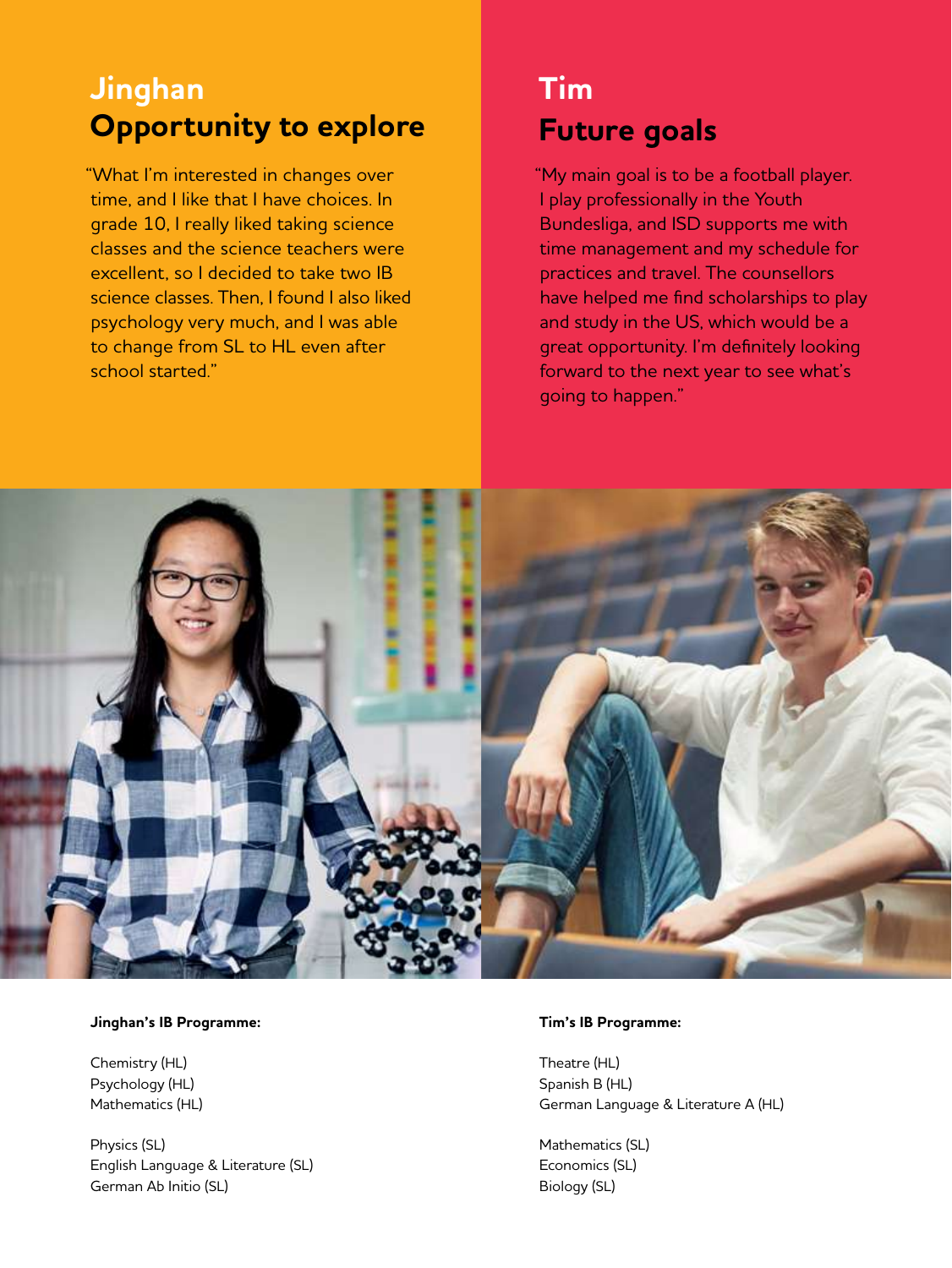## **Nick By the numbers**

"I like analytical classes best. In higher level DP math, we've had a nice community of teachers and students, and it's been good challenging ourselves and each other. There's a lot of overlap with physics, and we all work closely together. I'm thinking of studying math or physics at university, and I've liked exploring different directions."

## **Katy Making resolutions**

"One particular activity at ISD really inspired me, The Hague International Model United Nations (THIMUN). It's a massive learning experience. Every resolution that is passed in THIMUN is passed on to the actual UN. You really do feel like you make a difference. Being in the human rights committee deeply inspired me. I want to study politics and international relations and be a human rights lawyer."



#### **Nick's IB Programme:**

Physics (HL) Mathematics (HL) Economics (HL)

Music Creating (SL) English Language & Literature (SL) German (SL)

#### **Katy's IB Programme:**

English Language & Literature (HL) History (HL) Art (HL)

Mathematics (SL) Biology (SL) French Ab Intio (SL)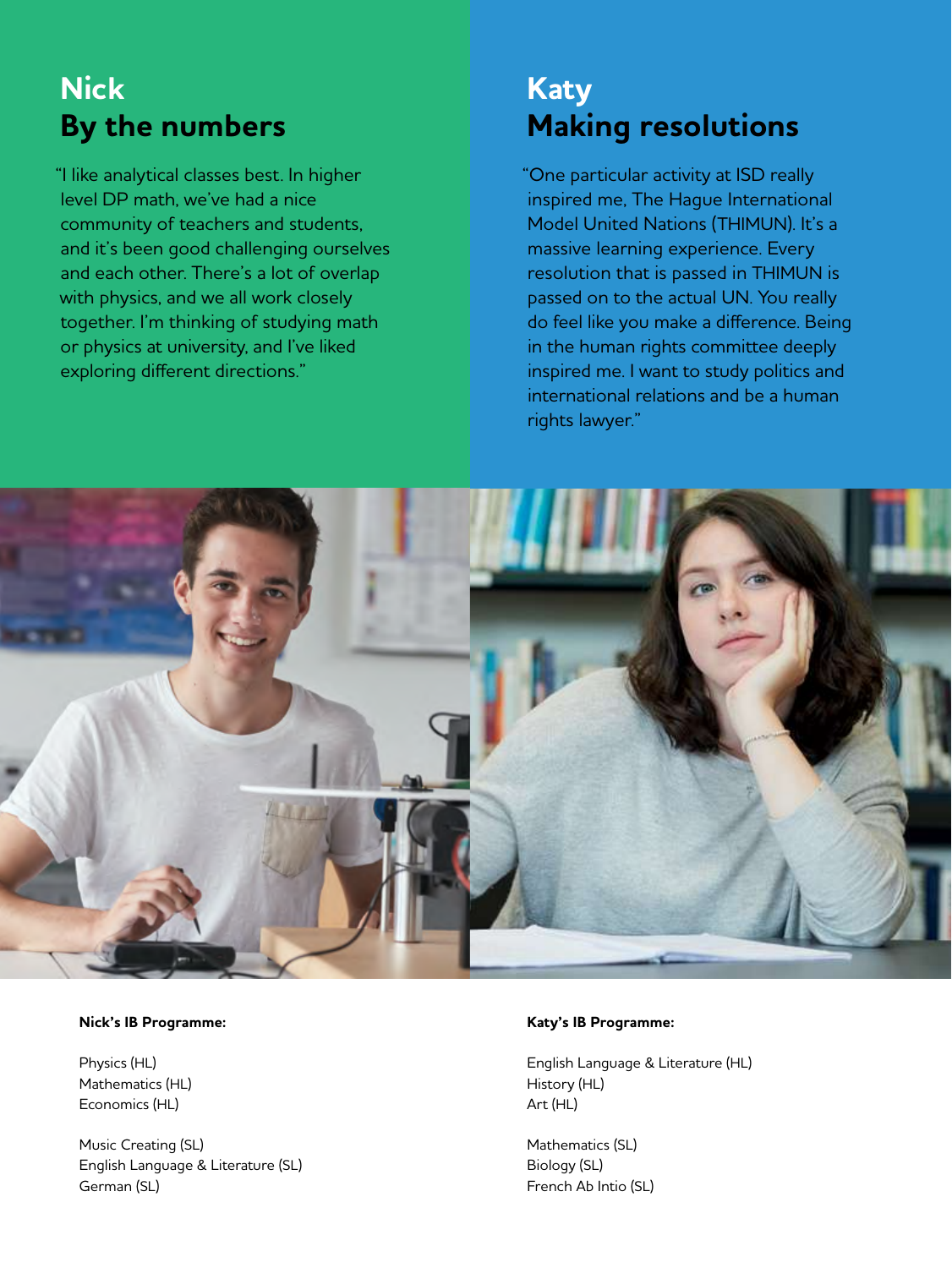## **Takumi Global business**

"I'm from Japan and Thailand, and I came to ISD in ninth grade from the Japanese school. I like all of the choices I have here. I took IB Economics and I started to get an interest in it, now it's my favourite class. I would like to study International Business in Thailand, and then go on to more university in the US."

## **Georgia Form and function**

"I was always into art and math and physics, and I was able to study all of them in the DP. Normally, maybe those three don't go together, but I'm going to study Civil Engineering and eventually I want to become a structural engineer. I would like to restore old buildings, still bringing my art side into it."



#### **Takumi's IB Programme:**

Japanese Literature (HL) English Language & Literature (HL) Chemistry (HL)

Economics (SL) Mathematics (SL) Physics (SL)

#### **Georgia's IB Programme:**

Art (HL) Mathematics (HL) Physics (HL)

English Language & Literature (SL) Economics (SL) Spanish B (SL)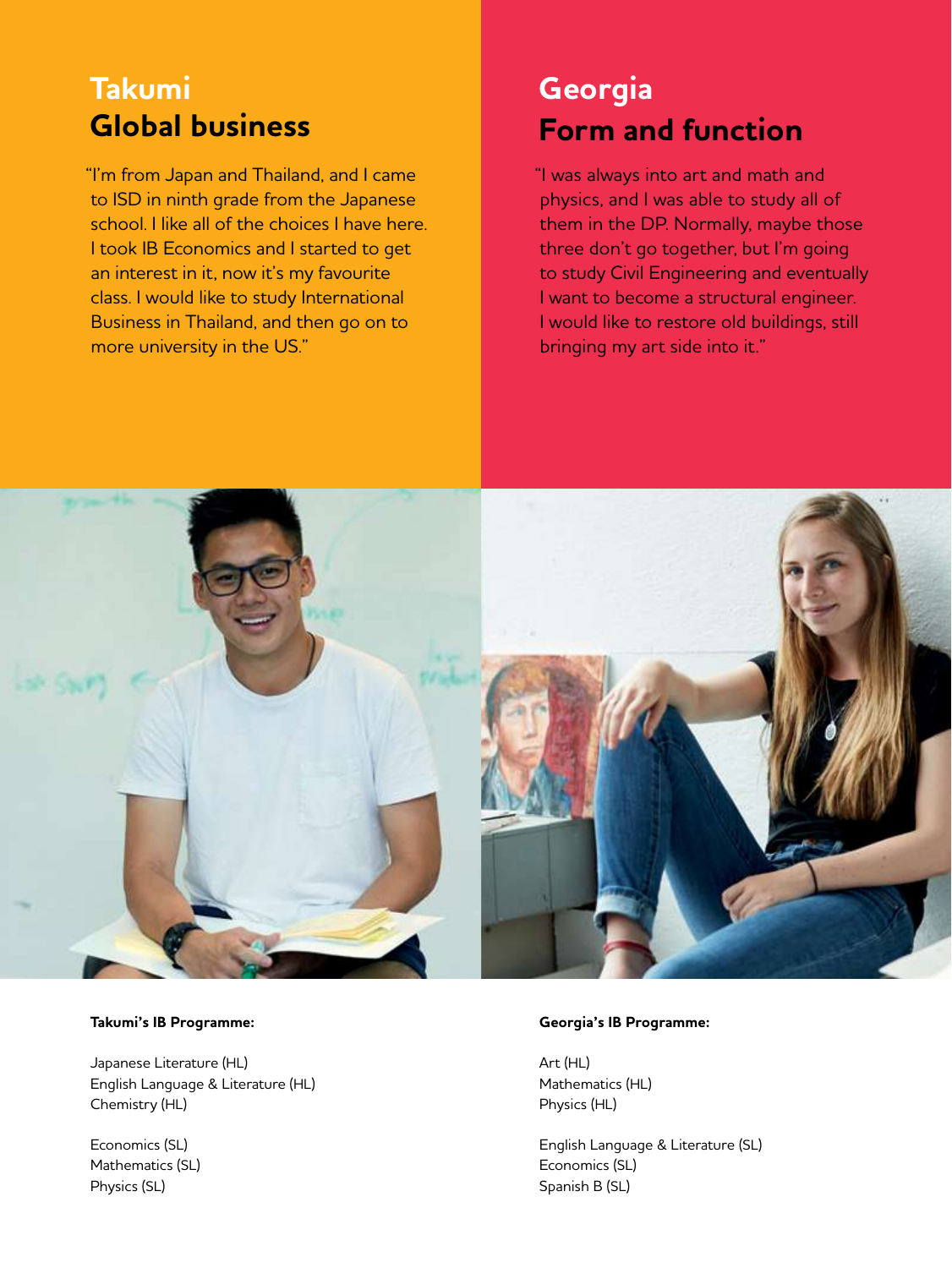### **What to expect in the diploma years at ISD**

ISD students in grades 11 and 12 follow the International Baccalaureate Programme, leading to the IB Diploma and allowing application to universities throughout the world. In addition to developing students' skills and knowledge in traditional academic subjects, the DP promotes physical, emotional and ethical development. As an alternative to the full diploma programme, students may choose to enrol in separate DP courses, resulting in receipt of individual subject certificates. Provided a combination of DP courses required by the German education ministry has been successfully completed, German students may have their IB Diploma recognised as an equivalent to the Abitur, which will then allow them to apply to German universities as well. Regardless of the direction our students want to take after school, we provide the choice, support and careful guidance they need to help them realise their aspirations.



**Colin Campbell** Principal

#### **Why are non-standardised approaches to teaching and learning favoured at ISD?**

The most compelling reason is that our students are non-standardised! We serve students from all over the globe, from many education systems, and from diverse cultural and ethnic backgrounds. We celebrate differences and view them as opportunities to learn. It would simply not make sense for us to standardise our approaches to teaching and learning. Children learn in different ways and are engaged by

different environmental factors so it makes educational sense to vary our techniques and approaches.

Certainly the academic programme in grades 11 and 12 is not standardised; because of the freedom of choice we offer in subjects and levels, almost every student in each grade is following a unique programme. We want to expose students to a variety of experiences and ways of learning because we believe that that is how we will help them to find their own personal path through life.

#### **What are the objectives of collaborative teaching and learning?**

The goal of co-teaching is to use the shared expertise of teams of teachers to create innovative, inclusive and flexible learning programmes that identify and address the individual needs of all students. Education is a social endeavour involving the exchange and elaboration of ideas and understanding - it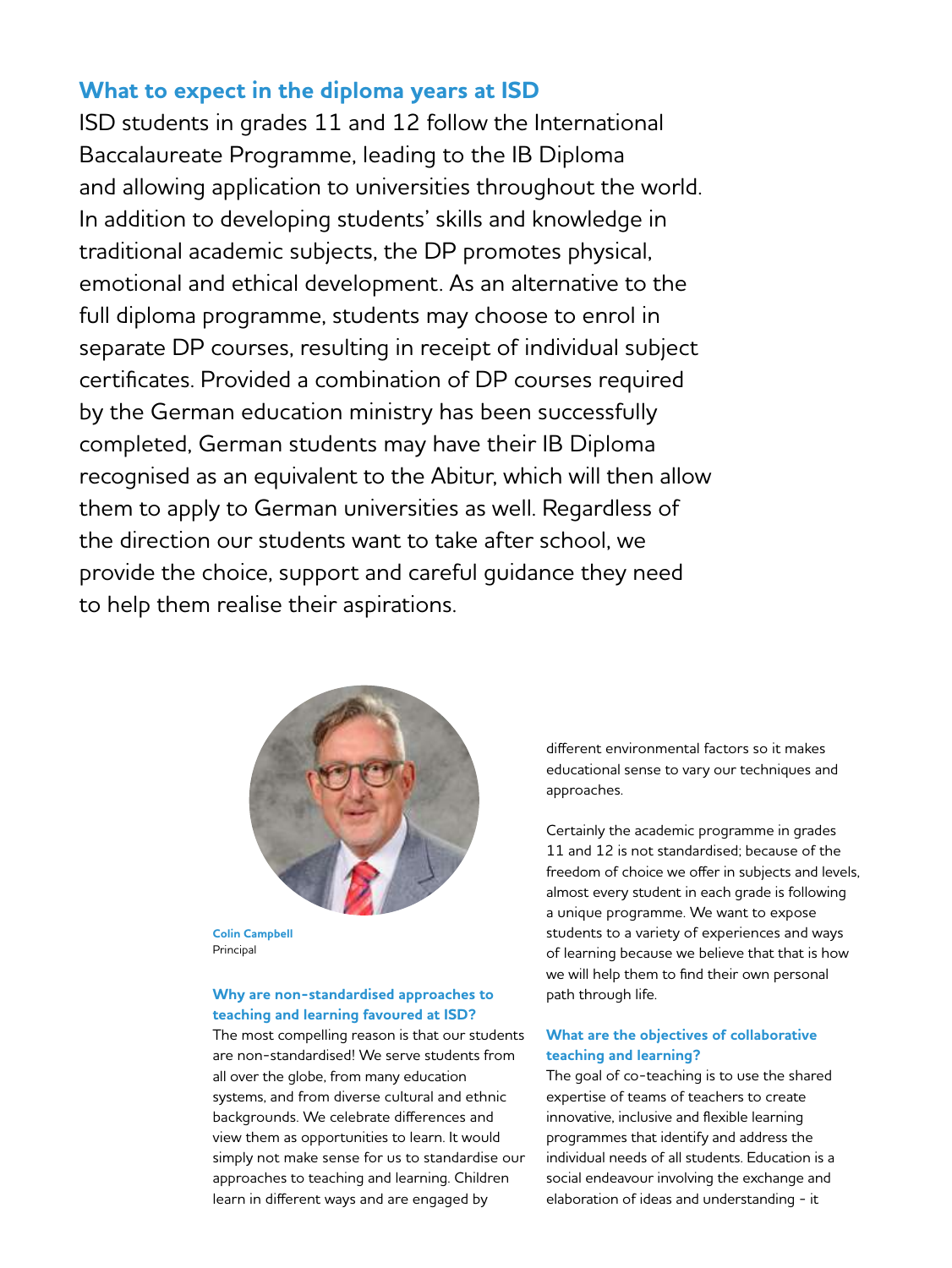requires social interaction. We firmly believe that by working together, we can achieve more than we can alone, as everyone benefits from sharing inquiries, experiences, and providing constructive feedback. Education is about liberating the mind and requires exposure to and appreciation of different perspectives. Collaborative teaching is not yet a major feature in grades 11 and 12 but two of the core features of the IB programme - theory of knowledge and CAS (creativity, action, service) - promote collaboration. The former through opportunities to work with others for common goals and the latter through analysis of the features of knowledge that transcend academic disciplines.

### **What is meant by "self-directed learning" and how can students benefit from this approach?**

Self-directed learning is really about autonomy and choice and places the individual learner at the centre of the learning process. All children begin life as self-directed learners and they seem to be at their most engaged and productive when they choose the direction of their learning and follow their interests. Since 1978, when we introduced the IB diploma into our curriculum, we have developed the whole programme to provide students with a variety of pathways to achieve their goals. Students can construct unique courses of study to satisfy the requirements of the IB diploma or the ISD diploma - or both.

unprecedented reductions in the control of information which means that self-directed learning is now the norm rather than anything remarkable.

#### **How does flexible use of time and space help students to gain more from their learning?**

Tight schedules, fixed walls, and furniture that is difficult to move place limits on teaching and learning activities, whereas variety and freedom of movement promote engagement and concentration. If we want students and teachers to work collaboratively and teach and learn in different ways we need learning spaces that can be quickly adapted to changing needs.

Our graduates are moving out into a world in which time and space are being used more flexibly so it simply makes sense to bring that flexibility into school as well.

The last couple of decades have seen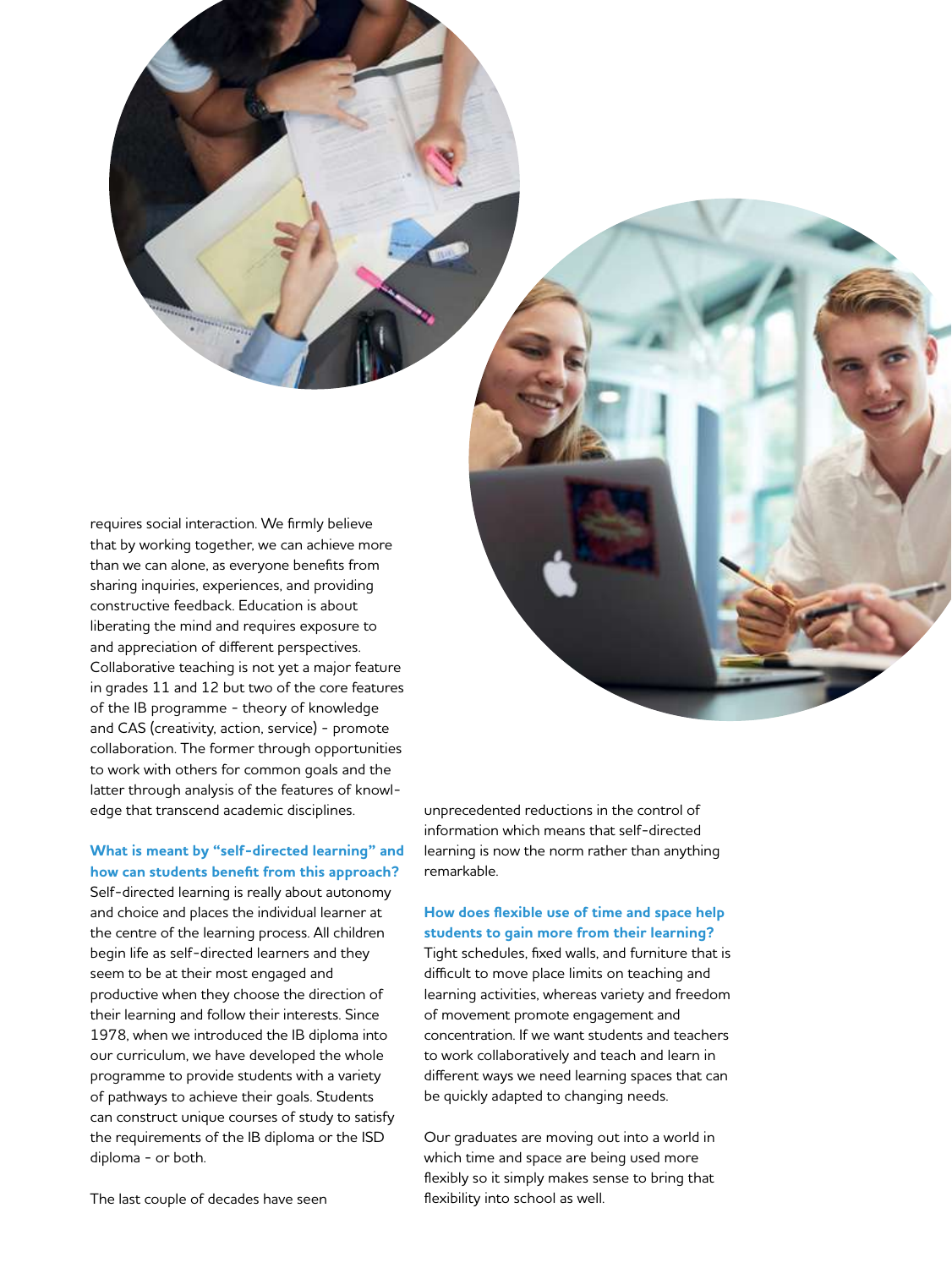## **The IB Diploma Programme An assessed programme for students aged 16 to 19**

The DP was established in 1968 to provide students with a balanced education, facilitate geographic and cultural mobility and to promote international understanding. The DP aims to develop students who have excellent breadth and depth of knowledge – students who flourish physically, intellectually, emotionally and ethically.

The DP curriculum is made up of six subject groups and the DP core, comprising theory of knowledge (TOK), creativity, activity, service (CAS) and the extended essay. Through the DP core, students reflect on the nature of knowledge, complete independent research and undertake a project that often involves community service.

The DP focuses on rigorous academic study, within a broad and balanced curriculum, which can prepare students well for university, community service and employment. The DP is respected by leading universities across the globe.

Source: www.ibo.org

"At ISD, we value inclusivity, and we want to give every student who wants to engage in the Diploma Programme the chance to learn, grow, mature, and achieve ambitious goals."

**Clinton Olson** IB Diploma Programme Coordinator



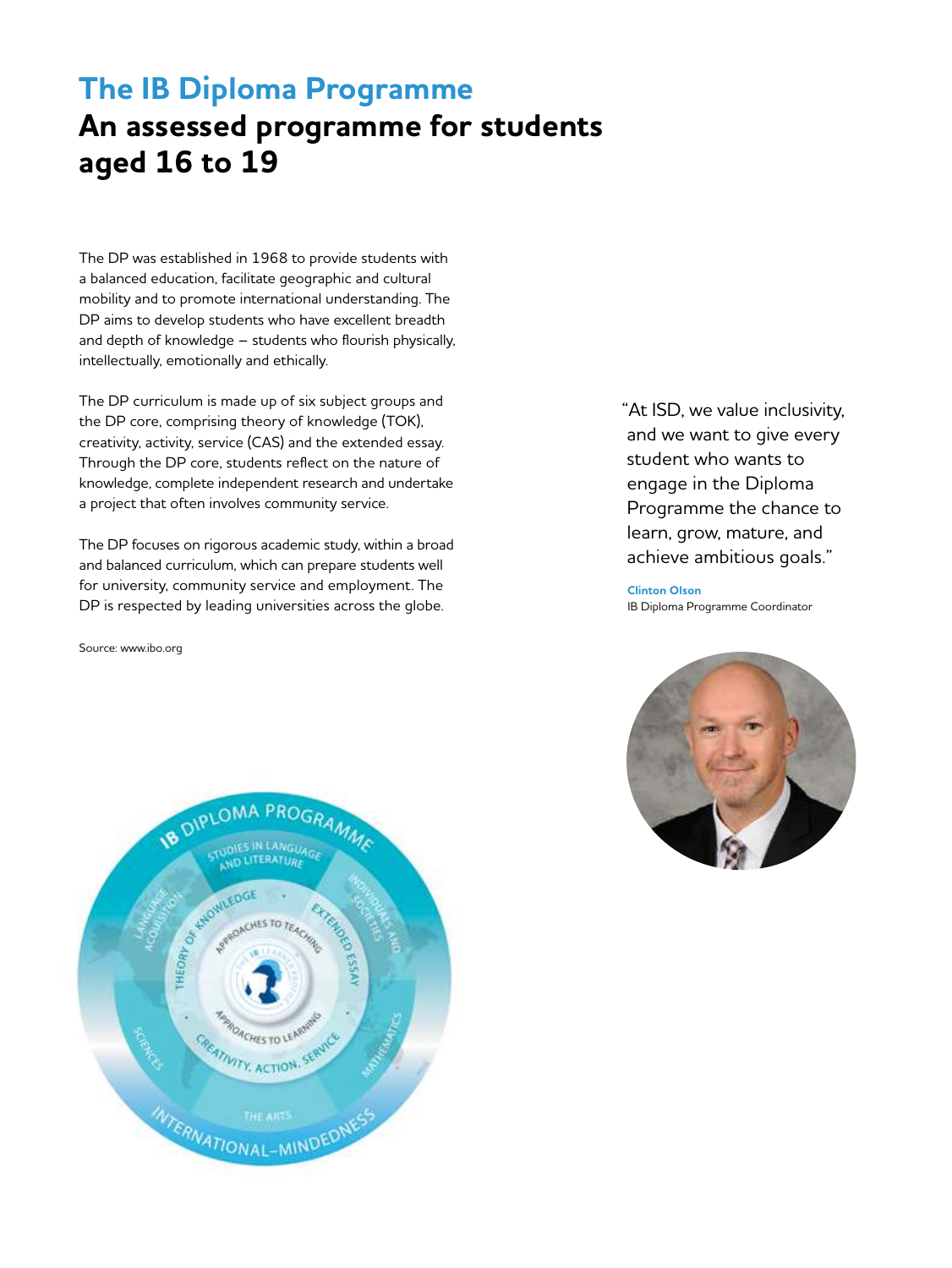# **We are ISD Grades 11–12**



#### **Credentials Conferred**

- International Baccalaureate Diploma (may be taken as German Abitur equivalent)
- **•** ISD Diploma

#### **Facilities**

#### **Science & Technology**

- Design Technology Centre with two iMac Labs, fully equipped workshop, design and ideation flexible learning space, green screen recording room
- Dedicated physics and chemistry laboratory classrooms
- Biology laboratory classroom with greenhouse

#### **Visual and Performing Arts**

- Dahms Theatre 300+ seats
- Black box performance space
- Spacious visual arts studios
- Music production and practice spaces

#### **Sports & Community Center**

- Two full basketball court gymnasiums, Olympic gymnastics system, surround sound system, spectator tribune
- Functional fitness centre
- Fitness studio
- Community meeting spaces

#### **Libraries**

- McWilliam Library innovative and flexible learning space
- Learning Resource Centre dedicated space for 11-12 grade students

#### **Special Services**

- Onsite health services
- Personal counselling and mentoring for all students
- Individualised learning support
- Outstanding career and university planning service
- Testing for university admissions: PSAT, SAT, ACT

#### **Extracurricular Programmes**

- Student Council
- International Honour Society
- Service organisations e.g. Project Tanzania, Habitat for Humanity
- Speech and Debate
- Model United Nations
- Competitive sporting organisations
- Choirs
- Bands and string ensembles

#### **ISD's average IB points are consistently above world average**